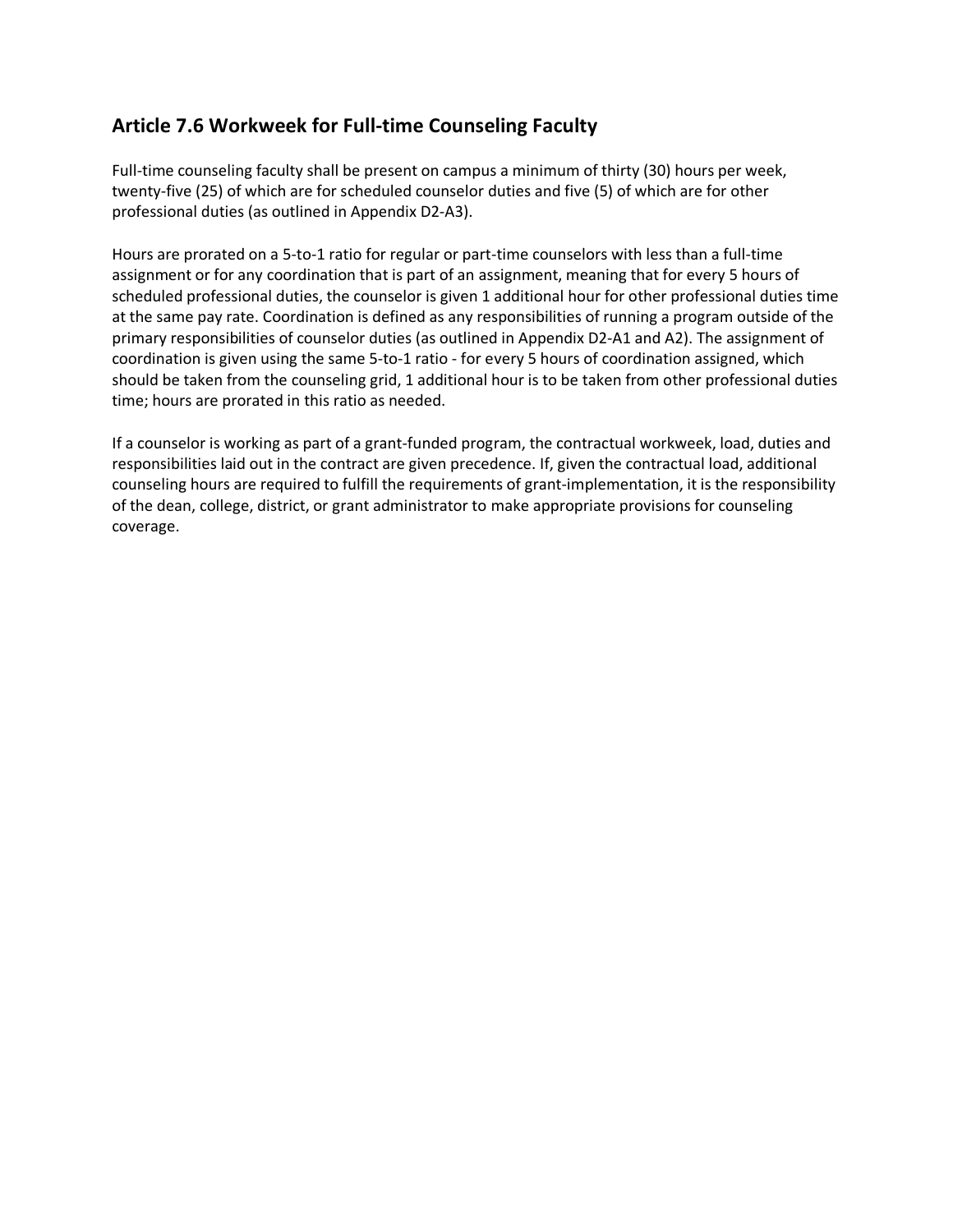## **Appendix D2 – Duties and Responsibilities of Counselors**

Definitions:

Counselor load will be calculated using a standard of 45-minute appointments during the 25 hours of scheduled counselor duties. 85% of appointments will be 45 minutes or longer. The remaining time can be assigned flexibly with either 45-minute appointments and/or 30-minute appointments by mutual agreement between the counselor and dean. Outside of peak times, no more than 10% of total counseling faculty will have drop-in as their primary assignment. As different programs have different needs and requirements, and as counseling operates on both student contact and caseload models, student meeting times may vary.

## A. Required of all counselors:

A1. Scheduled counselor duties are to be used primarily for the following:

• provide counseling services to students at assigned times and locations.

A2. However, the following activities, if counselors engage in them, should be blocked on the counseling grid to take place during scheduled counselor duties (not other professional duties time):

- submit timely and accurate reports as required;
- caseload management, in the event of being assigned a caseload
- attend and participate in official division and college faculty meetings called by the college administration;
- participate on official college committees (e.g., curriculum planning, accreditation selfstudy);
- participate on tenure, peer, and part-time evaluation committees;
- participate on screening committees for position vacancies; and
- participate in advisory committee meetings
- additional project by mutual agreement with the dean

A3. Other professional duties time is to be used for essential responsibilities of counselors outside of the responsibilities listed in scheduled counselor duties. These responsibilities include:

- Maintaining necessary counseling records;
- Prepare for student appointments by reviewing student information prior to meeting with students;
- Provide follow up services to students, including responding to student emails and questions in a timely manner; and
- Perform appropriate research and consultation to provide students with correct and updated information.

B. Additional professional responsibilities, not subject to additional compensation for counselors on regular academic year contract: (See Note 1)

- develop informational counseling materials, student program outlines, and curriculum guides;
- analyze and select counseling and evaluation materials;
- evaluate, update, and revise existing counseling materials and programs; develop new programs as needed;
- review current literature in appropriate fields and recommend additions to the college library collection;
- participate as a peer in the academic employee staff development and evaluation programs;
- provide information for schedule and budget preparation;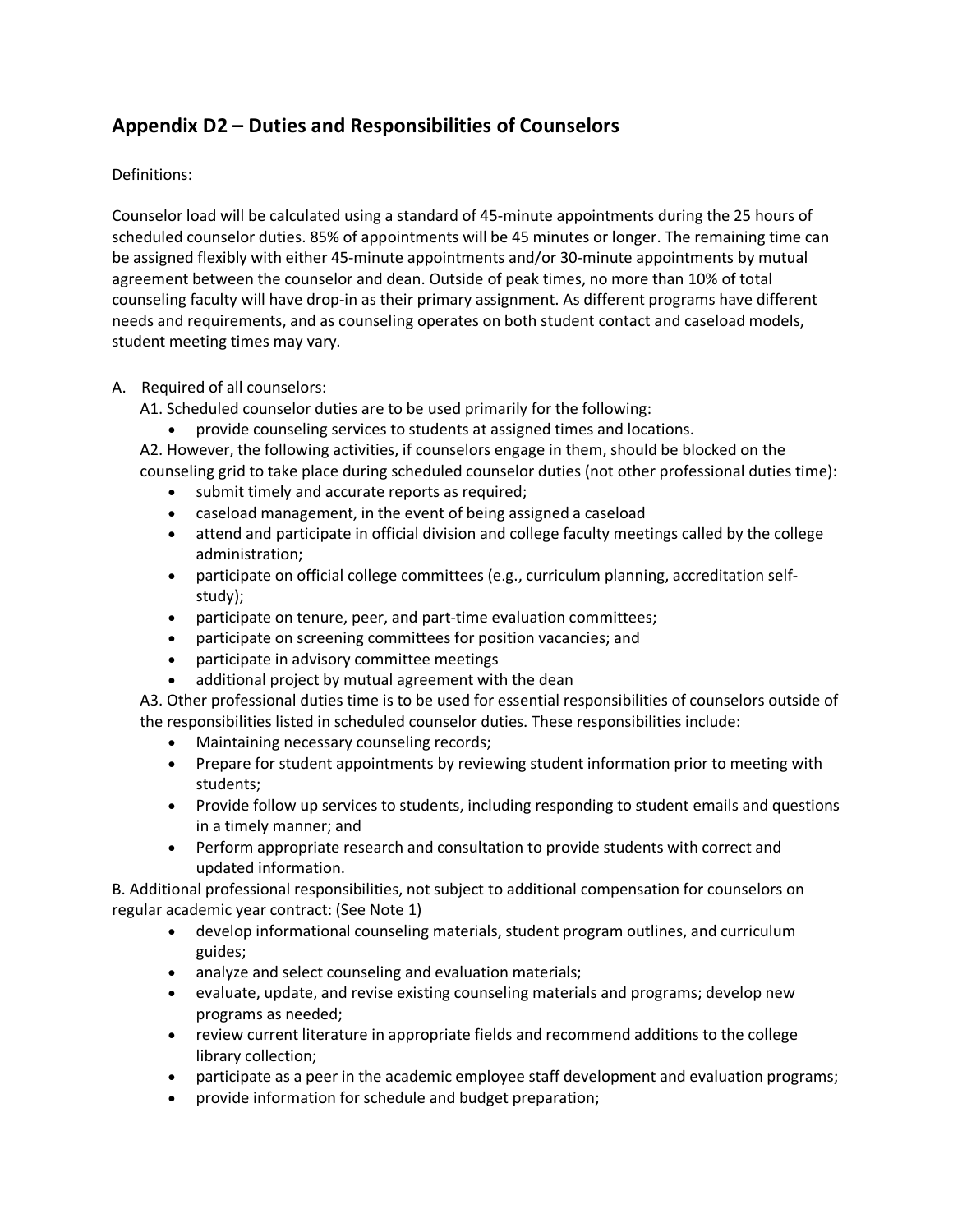- participate in commencement exercises (See Note 2);
- participate in articulation with high schools and four-year institutions;
- C. Voluntary activities performed without additional District compensation:
	- participate in co-curricular activities (e.g., student club advising);
	- participate in college-community relations activities (e.g., public speaking engagements); and
	- participate in articulation with business and industry.

Note 1: It is not the intention of the parties to this Agreement to imply that all unit members will be assigned all of the responsibilities listed under B. Certain of these responsibilities may be appropriate for assignment to a given unit member who would not be paid additional District compensation for discharging them.

Note 2: A maximum of one-half of the contract and regular faculty will be expected to participate each year. No individual will be required to participate more frequently than once in each two-year period.